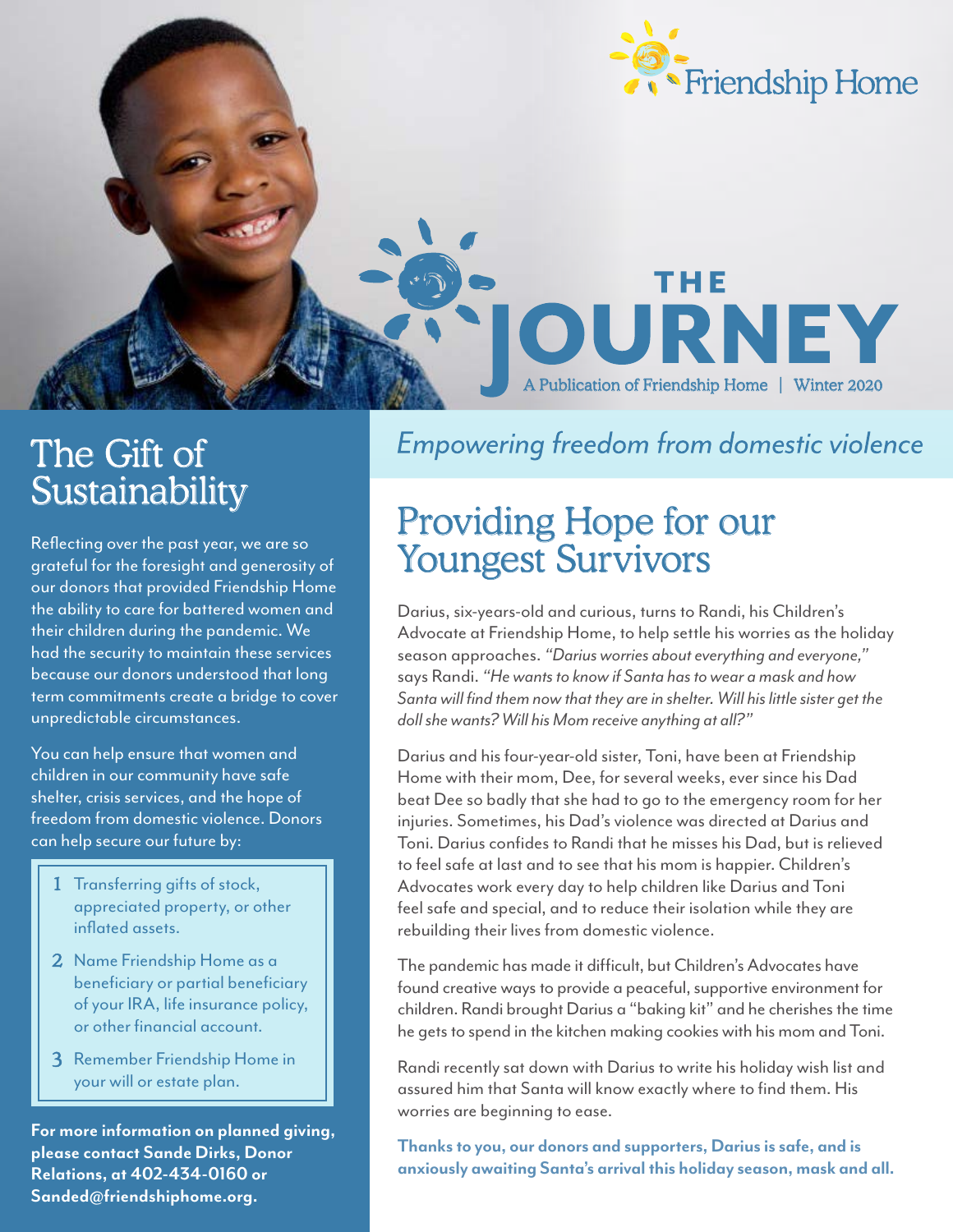### From the Executive Director

The toddler on the sidewalk in front of me at the mall stopped suddenly and knelt to examine something in his path. As I neared, I realized it was a small leaf turned golden in our beautiful fall. He quivered with pleasure over this treasure then picked it up and turned it over carefully in his hands. Finally … triumphantly … he presented it to his mother. She accepted it with reverence, and he tottered on.

A small girl in shelter recently confided that she knows it's going to be a good day when her mother sings in the car with her. Nine-year-old Kayla said she loves spending time cooking with her mother on the weekends. *"She teaches me how to cook, what to cook first, and how to keep the kitchen clean while I cook."* Kayla wants to be a chef someday. Another child talked about snuggling with his mom and sister on the couch and watching movies together.

A glimpse of the world through the eyes of a child is always touching to me. Especially children in shelter.

These are not manufactured Disneyland moments. They don't require wrapping paper or ribbon, batteries or a credit card. They happen when families feel secure and safe. They are meaningful to the families we serve, and I know they are meaningful to you. Because you make them possible. Your support of survivors of domestic violence and their children is transformative to these families and to our community.

Rest assured that there will be wrapping paper and ribbons in our shelters this holiday season. But there will also be many small moments of true peace, joy, and safety. **Because of you! Thank you!**

Amy Evans

Executive Director

# Are you an<br>online donor?

directly to Friendship Home and we all benefit from lower If yes, we encourage you to use Friendship Home's secure website, **www.friendshiphome.org.** Donations come processing fees. **Thank You!**

### **Domestic** Violence Awareness Month

Without question, COVID-19 has turned everything upside down for Friendship Home and the women and children we serve in single family shelters. Women are so isolated, they either can't reach out, or they're unsure of what resources we can provide.

Due to the safety of our volunteers, staff, and thousands of team members, we were unable to execute our traditional door-to-door fundraiser known as **Safe Quarters.** As a result, we were compelled to make multiple moves to orchestrate an Awareness Campaign.

Using Domestic Violence Awareness Month, October, as the backdrop, centering the campaign on bringing awareness to domestic violence in our community and the resources available to victims. Through direct mail and partnering with 10/11 News for a 5-part miniseries, we were able to drive more awareness of Friendship Home's services and how we can serve those who need us most.

#### A special thank you to our 2020 Awareness Campaign Sponsors:



#### Assurity

Capitol Heating & Air Conditioning CharterWest Bank Mortgage Center DuTeau Chevrolet Subaru JFC Financial Services, Inc Legacy Retirement Communities **Pharmacy Solutions** 

REGA Engineering Group, Inc. **Buckingham Strategic Wealth HBE LLP** Pinnacle Bank OnToCollege Pine Ridge Dental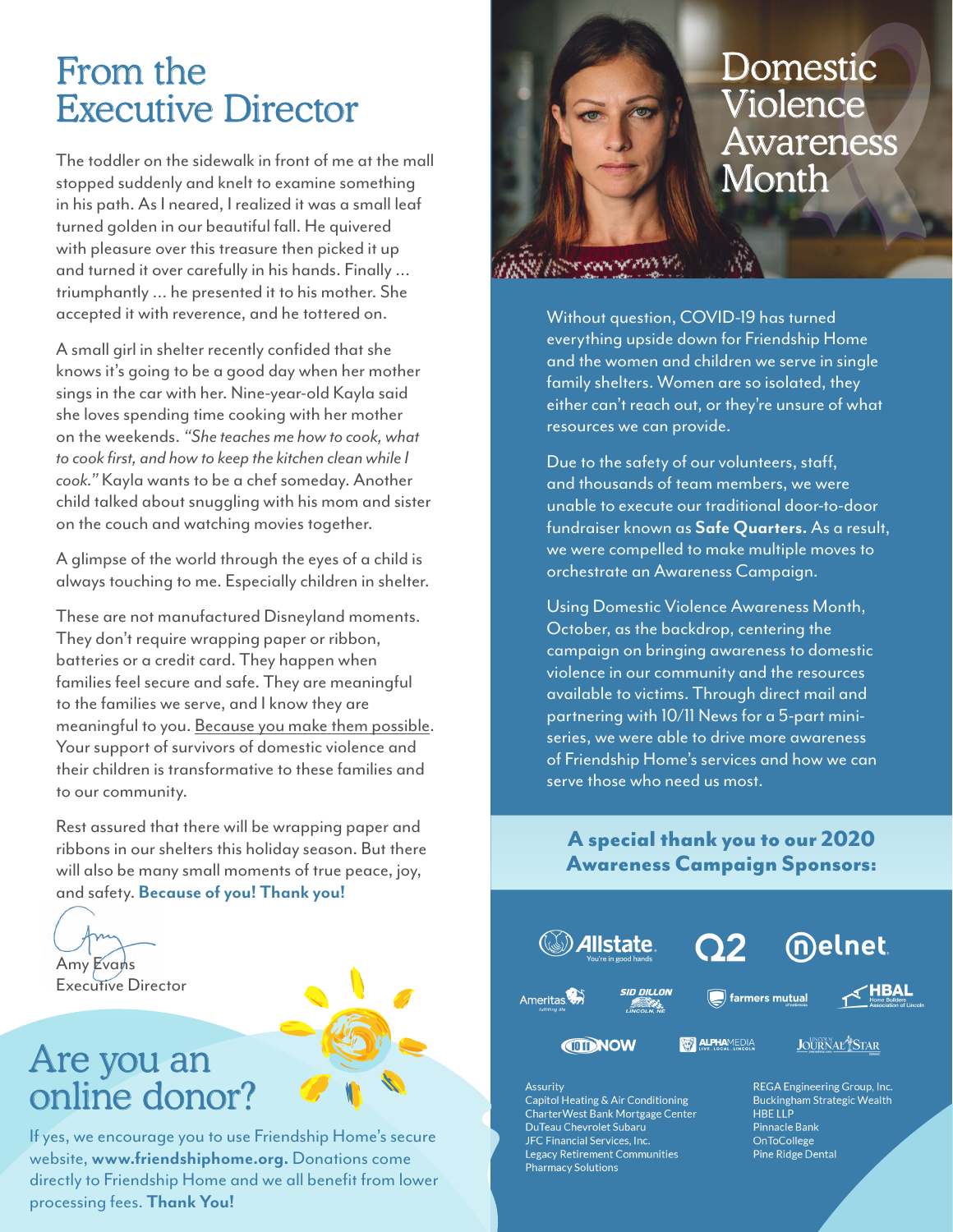# Friends of Friendship Home

*We are so grateful to you for giving your time, energy, and resources ... and, above all, your compassion to support those we are serving.* 

- 1 Local 265 IBEW Thank you to **NECA / IBEW Local 265** for selecting Friendship Home as the recipient of their 9th annual Golf Tournament, which raised \$4,700.00. Your donation is helping to provide safe, confidential shelter to victims of domestic violence and their children.
- 2 Open Harvest Co-Op Grocery During August, **Open Harvest Co-op Grocery** customers rounded up to the nearest dollar amount to checkout and raised \$2,167 for Friendship Home. Thank you to Open Harvest Co-op Grocery's staff and customers for the support empowering freedom from domestic violence.
- 3 Comfort Family Chiropractic Thank you to the team at Comfort Family Chiropractic for their new client summer promotion and t-shirt sales that raised over \$1,000 for Friendship Home. We appreciate your support and bringing awareness to domestic violence in our community.
- 4 Raymond United Methodist Church A huge thank you to the members of **Raymond United Methodist Church** for their donation of gift cards valuing \$1,400. Gift cards are used to purchase groceries for the over 120 victims of domestic violence Friendship Home shelters each day.

*We are truly grateful for all of our friends! To see a full list of donors please visit friendshiphome.org.*





## Volunteer Spotlight: Debby Portnoy and Emily Kent



*(Left to right)* Emily Kent, Cheri Parent, Tedd Parent, and Debby Portnoy holding a picture of Tori Parent

Debby Portnoy and Emily Kent serve Friendship Home as Welcome Home Project volunteers and have become an essential part of our team. They make a great pair and together decorated half the rooms at our communal shelter, on top of the numerous apartments they have refreshed and decorated over the years.

Emily recently introduced us to Tedd and Cheri Parent, who helped turn our newest transitional housing unit into a way to honor their daughter, Tori. On April 26, 1993, Tori Parent was born, and was raised in Lincoln. Tori's mother said, *"She loved all people, saw the good in all and was very accepting."* Tori was a fighter, but on July 26, 2020, at age 25, lost her battle with cancer.

When Emily mentioned to Tedd and Cheri the volunteer work she does with Friendship Home, they thought we would be the perfect place to donate the furniture and furnishings from Tori's apartment. Through the Parent's generous donation and Debby and Emily's styling, they have provided **a safe, comfortable place for a family to begin again — free from domestic violence.**